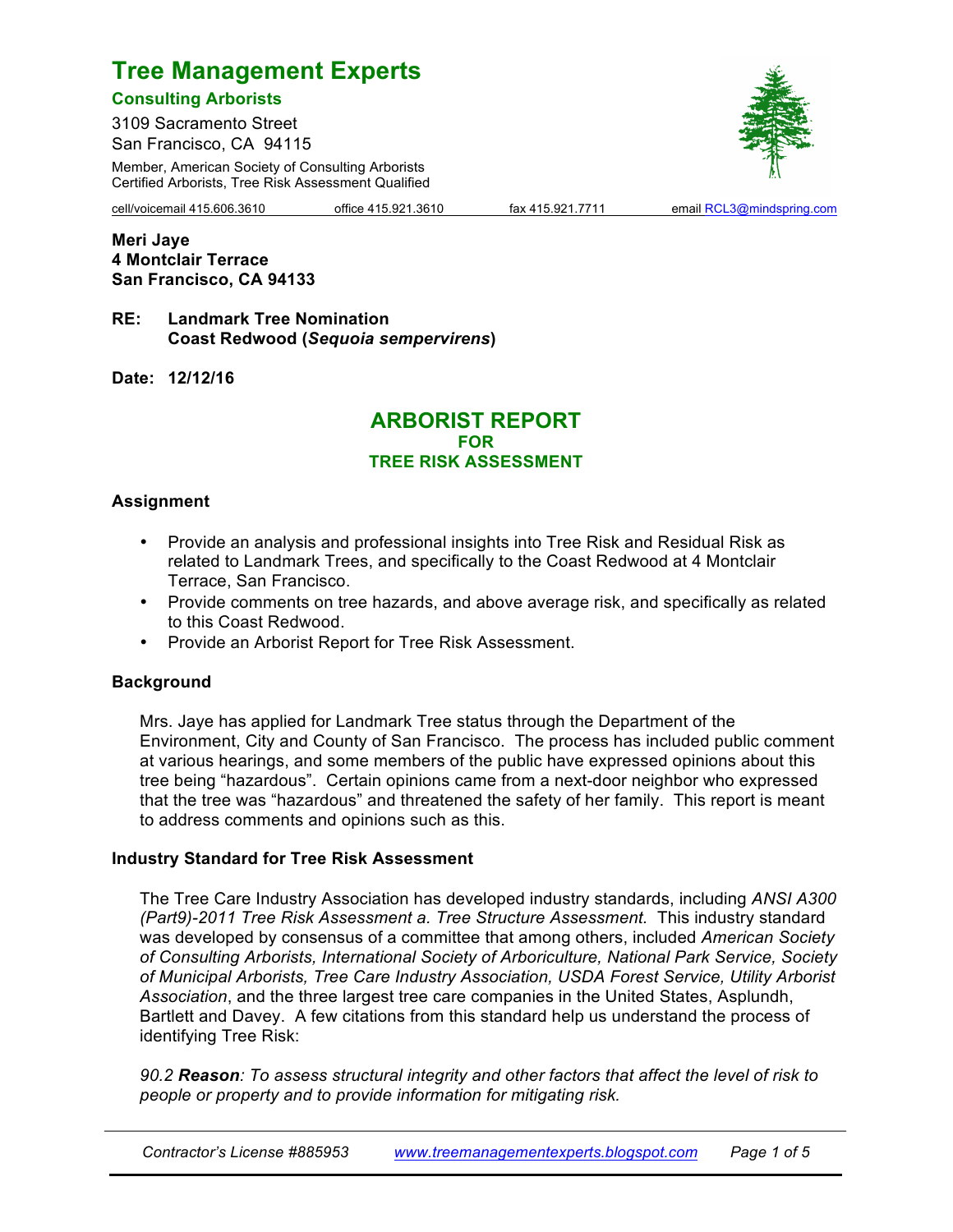**Consulting Arborists**

3109 Sacramento Street San Francisco, CA 94115 Member, American Society of Consulting Arborists Certified Arborists, Tree Risk Assessment Qualified



cell/voicemail 415.606.3610 office 415.921.3610 fax 415.921.7711 email RCL3@mindspring.com

*92.10 failure (tree failure): Breakage of stem or branches, or loss of mechanical support in the root system.*

*92.13 mitigation: The process of diminishing risk.*

*92.17 residual risk: Risk remaining after mitigation.*

*92.27 structural defect: A feature, condition or deformity of a tree or tree parts that indicates a weak structure and contributes to the likelihood of failure.*

*92.28 target: People or property that could be injured or damaged by the failure of a tree or tree parts.*

*93.4.2.2.1 Level 2 assessments shall include a 360-degree, ground-based visual inspection of the tree crown, trunk, trunk flare, above-ground roots, and site conditions around the tree in relation to targets.*

### **Tree Risk and This Tree**

Mrs. Jaye has allowed access to her property for purposes of evaluation of this Coast Redwood, and the tree has been evaluated for tree risk at a Level 2 assessment. Structural defects were not found in the site conditions, above-ground roots, lower trunk, or trunk flare.

Minor defects were found in the upper trunk and limb structure:

- The upper trunk bifurcated to have a secondary top. Failure of a secondary top is an above-average risk. Upon failure this top could strike the roadway or Mrs. Jaye's property. Mrs. Jaye has proactively pruned this tree and reduced end weight and length of the secondary top. The risk for this potential failure scenario has been mitigated, and the risk is now low.
- The limb structure had developed end-heavy limbs, particularly in the lower part of the tree. This is a normal pattern of growth for a coast redwood growing in the open, and this potential failure scenario is an above-average risk. Upon failure a limb would strike the roadway or Mrs. Jaye's property. Mrs. Jay has proactively pruned this tree to reduce limb end weight throughout the tree. The risk for this potential failure scenario has been mitigated, and the risk is now low.

No other defects were found.

Public comments and opinions regarding defects or "hazards" included reference to a trunk lean and uprooting. There was no indication that the trunk leans, that the tree is uprooting, or is likely to uproot any more than any other normal tree.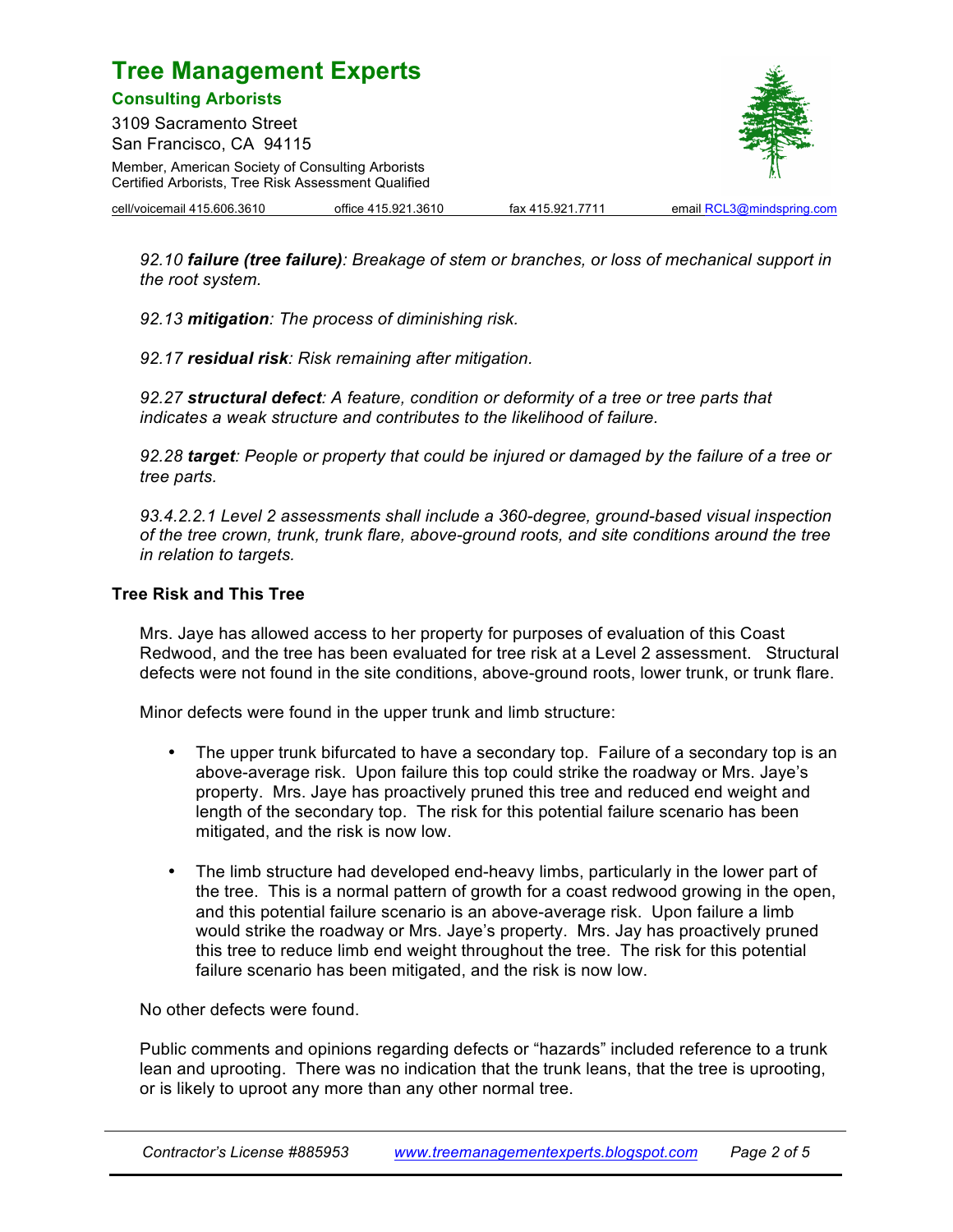**Consulting Arborists** 3109 Sacramento Street

San Francisco, CA 94115 Member, American Society of Consulting Arborists Certified Arborists, Tree Risk Assessment Qualified



cell/voicemail 415.606.3610 office 415.921.3610 fax 415.921.7711 email RCL3@mindspring.com

# **Residual Risk**

The "Residual Risk" (or Baseline Risk) is the risk remaining after mitigation. Both minor defects leading to increased risk have been mitigated. The residual risk is now low, and is comparable to residual risk posed by any normal, large coast redwood in a similar setting.

The residual risk posed by this tree is a greater risk than for a small tree, but is still low. Trees that qualify for nomination and consideration for Landmark Tree status are typically large, mature trees. Landmark Trees therefore will always have residual risk that is typical of normal, healthy, large, mature trees of their species, and this risk will exceed that of a small tree. This is a normal, healthy, large and mature tree that has residual risk that is low.

#### **Conclusions**

The concerns expressed by neighbors about this being a hazardous tree are not based on Tree Risk Assessment industry standards, and cannot be confirmed or verified through a Level 2 inspection. It is not unusual for laypersons to have fear of large trees, or to express a fear as a means to an end. It has been made clear by testimony from some neighbors that this tree has impacted many views. Perhaps since those views are not protected, the "hazardous" argument has been raised.

The risk posed by any failure scenario of the entire tree or any parts of this tree is low. The tree is not likely to develop any increased risk over time due to ongoing pruning under the City of San Francisco Pruning Standard and due to pruning to maintain established views.

Several Certified Arborists and some of those being Tree Risk Assessment Qualified have inspected this tree with a Level 2 inspection. None of those Arborists has raised a concern or made a statement indicating that this tree is anything but a low risk tree.

#### **Recommendations**

I recommend that the Urban Forestry Council and the Board of Supervisors recognize and assert that large, prominent and mature trees are some of the best candidates for Landmark Tree status, and that the residual risk posed by these trees is to be expected and is acceptable under the ordinance.

I recommend that the Urban Forestry Council and the Board of Supervisors consider this tree as posing normal, low risk to the surrounding targets, including people, houses, neighboring property and the streetscape, and that this tree is in fact a worthy candidate for Landmark Tree status.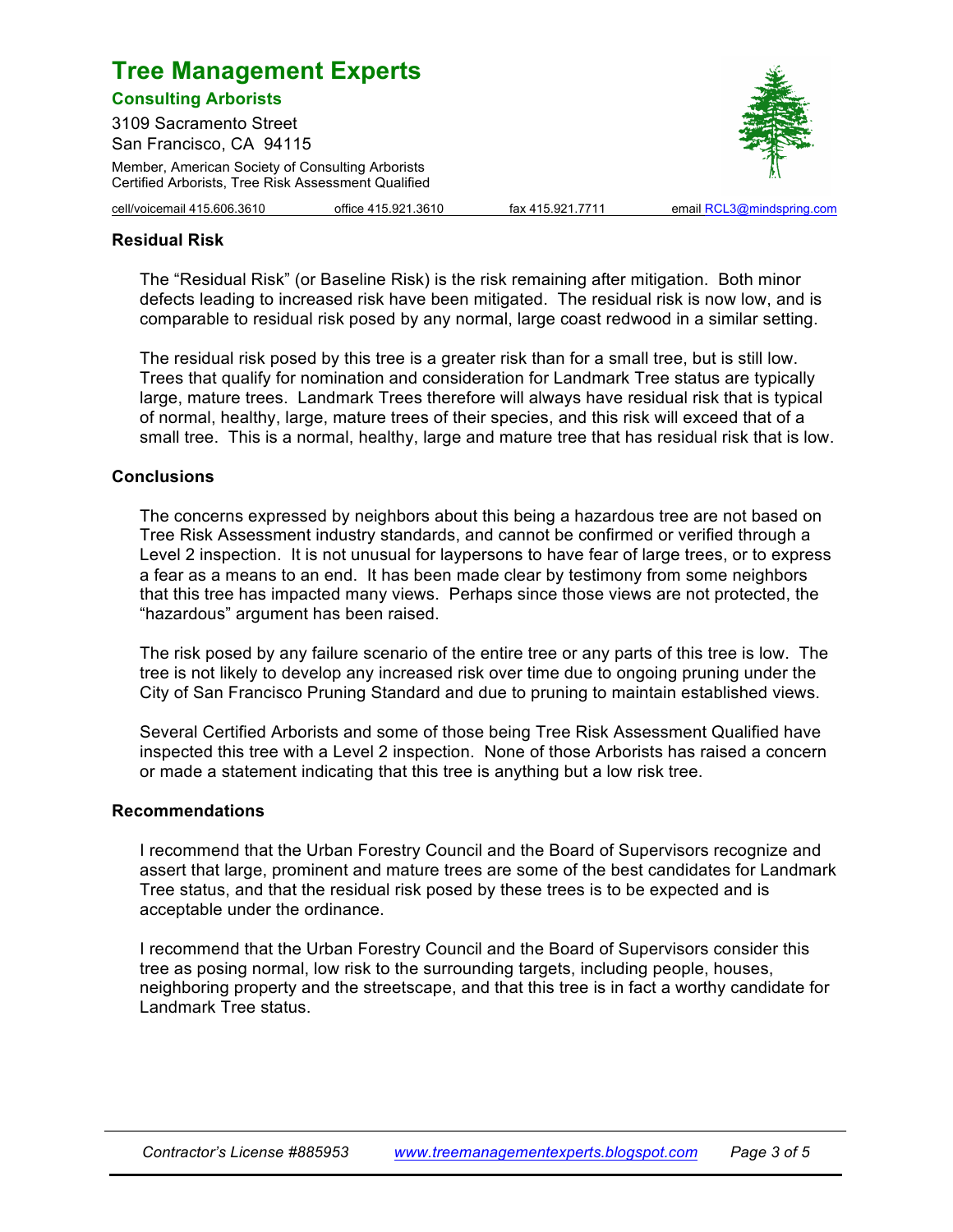### **Consulting Arborists**

3109 Sacramento Street San Francisco, CA 94115

Member, American Society of Consulting Arborists Certified Arborists, Tree Risk Assessment Qualified



cell/voicemail 415.606.3610 office 415.921.3610 fax 415.921.7711 email RCL3@mindspring.com

# **Assumptions and Limiting Conditions**

- 1. Any legal description provided to the consultant is assumed to be correct. Title and ownership of all property considered are assumed to be good and marketable. No responsibility is assumed for matters legal in character. Any and all property is appraised or evaluated as though free and clear, under responsible ownership and competent management.
- 2. It is assumed that any property is not in violation of any applicable codes, ordinances, statutes or other governmental regulations.
- 3. Care has been taken to obtain all information from reliable sources. All data has been verified insofar as possible. The consultant can neither guarantee nor be responsible for the accuracy of information provided by others.
- 4. Various diagrams, sketches and photographs in this report are intended as visual aids and are not to scale, unless specifically stated as such on the drawing. These communication tools in no way substitute for nor should be construed as surveys, architectural or engineering drawings.
- 5. Loss or alteration of any part of this report invalidates the entire report.
- 6. Possession of this report or a copy thereof does not imply right of publication or use for any purpose by any other than the person to whom it is addressed, without the prior written or verbal consent of the consultant.
- 7. This report is confidential and to be distributed only to the individual or entity to whom it is addressed. Any or all of the contents of this report may be conveyed to another party only with the express prior written or verbal consent of the consultant. Such limitations apply to the original report, a copy, facsimile, scanned image or digital version thereof.
- 8. This report represents the opinion of the consultant. In no way is the consultant's fee contingent upon a stipulated result, the occurrence of a subsequent event, nor upon any finding to be reported.
- 9. The consultant shall not be required to give testimony or to attend court by reason of this report unless subsequent contractual arrangements are made, including payment of an additional fee for such services as described in the fee schedule, an agreement or a contract.
- 10. Information contained in this report reflects observations made only to those items described and only reflects the condition of those items at the time of the site visit. Furthermore, the inspection is limited to visual examination of items and elements at the site, unless expressly stated otherwise. There is no expressed or implied warranty or guarantee that problems or deficiencies of the plants or property inspected may not arise in the future.

# **Disclosure Statement**

Arborists are tree specialists who use their education, knowledge, training, and experience to examine trees, recommend measures to enhance the beauty and health of trees, and attempt to reduce the risk of living near trees. Clients may choose to accept or disregard the recommendations of the arborist, or to seek additional advice.

Arborists cannot detect every condition that could possibly lead to the structural failure of a tree. Trees are living organisms that fail in ways we do not fully understand. Conditions are often hidden within trees and below ground. Arborists cannot guarantee that a tree will be healthy or safe under all circumstances, or for a specified period of time. Likewise, remedial treatments, like any medicine, cannot be guaranteed.